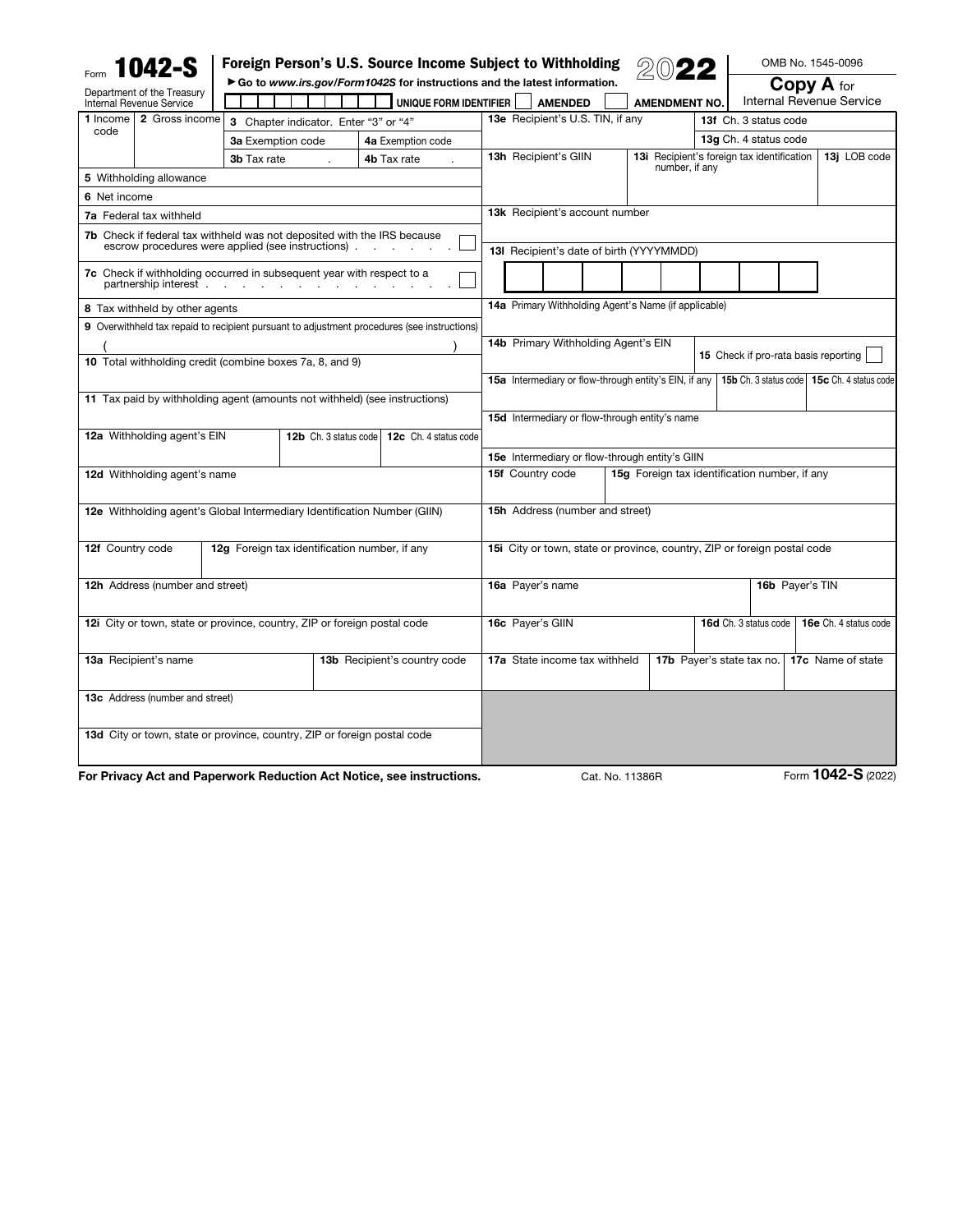|                                                      | 1042-S                                                                                                                        |                                        |                                               |  | Foreign Person's U.S. Source Income Subject to Withholding<br>Go to www.irs.gov/Form1042S for instructions and the latest information. |                                                                          |                |  |  |                           |                                            |  |                       |                       |                   | OMB No. 1545-0096                             |              |
|------------------------------------------------------|-------------------------------------------------------------------------------------------------------------------------------|----------------------------------------|-----------------------------------------------|--|----------------------------------------------------------------------------------------------------------------------------------------|--------------------------------------------------------------------------|----------------|--|--|---------------------------|--------------------------------------------|--|-----------------------|-----------------------|-------------------|-----------------------------------------------|--------------|
|                                                      | Department of the Treasury<br>Internal Revenue Service                                                                        |                                        |                                               |  | UNIQUE FORM IDENTIFIER                                                                                                                 |                                                                          | <b>AMENDED</b> |  |  |                           | <b>AMENDMENT NO.</b>                       |  |                       |                       |                   | Copy B<br>for Recipient                       |              |
| 1 Income                                             | 2 Gross income                                                                                                                |                                        | 3 Chapter indicator. Enter "3" or "4"         |  |                                                                                                                                        | 13e Recipient's U.S. TIN, if any                                         |                |  |  |                           |                                            |  | 13f Ch. 3 status code |                       |                   |                                               |              |
| code                                                 |                                                                                                                               | 3a Exemption code<br>4a Exemption code |                                               |  |                                                                                                                                        |                                                                          |                |  |  |                           |                                            |  |                       | 13g Ch. 4 status code |                   |                                               |              |
|                                                      |                                                                                                                               | 3b Tax rate                            |                                               |  | 4b Tax rate                                                                                                                            | 13h Recipient's GIIN                                                     |                |  |  |                           | 13i Recipient's foreign tax identification |  |                       |                       |                   |                                               | 13j LOB code |
|                                                      | 5 Withholding allowance                                                                                                       |                                        |                                               |  |                                                                                                                                        |                                                                          |                |  |  |                           | number, if any                             |  |                       |                       |                   |                                               |              |
| 6 Net income                                         |                                                                                                                               |                                        |                                               |  |                                                                                                                                        |                                                                          |                |  |  |                           |                                            |  |                       |                       |                   |                                               |              |
|                                                      | 7a Federal tax withheld                                                                                                       |                                        |                                               |  |                                                                                                                                        | 13k Recipient's account number                                           |                |  |  |                           |                                            |  |                       |                       |                   |                                               |              |
|                                                      | 7b Check if federal tax withheld was not deposited with the IRS because<br>escrow procedures were applied (see instructions). |                                        |                                               |  |                                                                                                                                        |                                                                          |                |  |  |                           |                                            |  |                       |                       |                   |                                               |              |
|                                                      |                                                                                                                               |                                        |                                               |  |                                                                                                                                        | 13I Recipient's date of birth (YYYYMMDD)                                 |                |  |  |                           |                                            |  |                       |                       |                   |                                               |              |
|                                                      | 7c Check if withholding occurred in subsequent year with respect to a<br>partnership interest.                                |                                        |                                               |  |                                                                                                                                        |                                                                          |                |  |  |                           |                                            |  |                       |                       |                   |                                               |              |
|                                                      | 8 Tax withheld by other agents                                                                                                |                                        |                                               |  |                                                                                                                                        | 14a Primary Withholding Agent's Name (if applicable)                     |                |  |  |                           |                                            |  |                       |                       |                   |                                               |              |
|                                                      |                                                                                                                               |                                        |                                               |  | 9 Overwithheld tax repaid to recipient pursuant to adjustment procedures (see instructions)                                            |                                                                          |                |  |  |                           |                                            |  |                       |                       |                   |                                               |              |
|                                                      |                                                                                                                               |                                        |                                               |  |                                                                                                                                        | 14b Primary Withholding Agent's EIN                                      |                |  |  |                           |                                            |  |                       |                       |                   |                                               |              |
|                                                      | 10 Total withholding credit (combine boxes 7a, 8, and 9)                                                                      |                                        |                                               |  |                                                                                                                                        | 15 Check if pro-rata basis reporting                                     |                |  |  |                           |                                            |  |                       |                       |                   |                                               |              |
|                                                      |                                                                                                                               |                                        |                                               |  |                                                                                                                                        | 15a Intermediary or flow-through entity's EIN, if any                    |                |  |  |                           |                                            |  |                       |                       |                   | 15b Ch. 3 status code   15c Ch. 4 status code |              |
|                                                      | 11 Tax paid by withholding agent (amounts not withheld) (see instructions)                                                    |                                        |                                               |  |                                                                                                                                        |                                                                          |                |  |  |                           |                                            |  |                       |                       |                   |                                               |              |
|                                                      |                                                                                                                               |                                        |                                               |  |                                                                                                                                        | <b>15d</b> Intermediary or flow-through entity's name                    |                |  |  |                           |                                            |  |                       |                       |                   |                                               |              |
|                                                      | 12a Withholding agent's EIN                                                                                                   |                                        | 12b Ch. 3 status code                         |  | 12c Ch. 4 status code                                                                                                                  |                                                                          |                |  |  |                           |                                            |  |                       |                       |                   |                                               |              |
|                                                      |                                                                                                                               |                                        |                                               |  |                                                                                                                                        | 15e Intermediary or flow-through entity's GIIN                           |                |  |  |                           |                                            |  |                       |                       |                   |                                               |              |
|                                                      | 12d Withholding agent's name                                                                                                  |                                        |                                               |  |                                                                                                                                        | 15f Country code<br>15g Foreign tax identification number, if any        |                |  |  |                           |                                            |  |                       |                       |                   |                                               |              |
|                                                      | 12e Withholding agent's Global Intermediary Identification Number (GIIN)                                                      |                                        |                                               |  |                                                                                                                                        | 15h Address (number and street)                                          |                |  |  |                           |                                            |  |                       |                       |                   |                                               |              |
|                                                      |                                                                                                                               |                                        |                                               |  |                                                                                                                                        |                                                                          |                |  |  |                           |                                            |  |                       |                       |                   |                                               |              |
| 12f Country code                                     |                                                                                                                               |                                        | 12g Foreign tax identification number, if any |  |                                                                                                                                        | 15i City or town, state or province, country, ZIP or foreign postal code |                |  |  |                           |                                            |  |                       |                       |                   |                                               |              |
|                                                      | 12h Address (number and street)                                                                                               |                                        |                                               |  |                                                                                                                                        | 16a Payer's name<br>16b Payer's TIN                                      |                |  |  |                           |                                            |  |                       |                       |                   |                                               |              |
|                                                      | 12i City or town, state or province, country, ZIP or foreign postal code                                                      |                                        |                                               |  |                                                                                                                                        | 16c Payer's GIIN                                                         |                |  |  |                           |                                            |  |                       | 16d Ch. 3 status code |                   | 16e Ch. 4 status code                         |              |
|                                                      |                                                                                                                               |                                        |                                               |  |                                                                                                                                        |                                                                          |                |  |  |                           |                                            |  |                       |                       |                   |                                               |              |
| 13b Recipient's country code<br>13a Recipient's name |                                                                                                                               |                                        |                                               |  | 17a State income tax withheld                                                                                                          |                                                                          |                |  |  | 17b Payer's state tax no. |                                            |  |                       |                       | 17c Name of state |                                               |              |
|                                                      | <b>13c</b> Address (number and street)                                                                                        |                                        |                                               |  |                                                                                                                                        |                                                                          |                |  |  |                           |                                            |  |                       |                       |                   |                                               |              |
|                                                      |                                                                                                                               |                                        |                                               |  |                                                                                                                                        |                                                                          |                |  |  |                           |                                            |  |                       |                       |                   |                                               |              |
|                                                      | 13d City or town, state or province, country, ZIP or foreign postal code                                                      |                                        |                                               |  |                                                                                                                                        |                                                                          |                |  |  |                           |                                            |  |                       |                       |                   |                                               |              |
|                                                      |                                                                                                                               |                                        |                                               |  |                                                                                                                                        |                                                                          |                |  |  |                           |                                            |  |                       |                       |                   |                                               |              |
|                                                      | (keep for your records)                                                                                                       |                                        |                                               |  |                                                                                                                                        |                                                                          |                |  |  |                           |                                            |  |                       |                       |                   | Form 1042-S (2022)                            |              |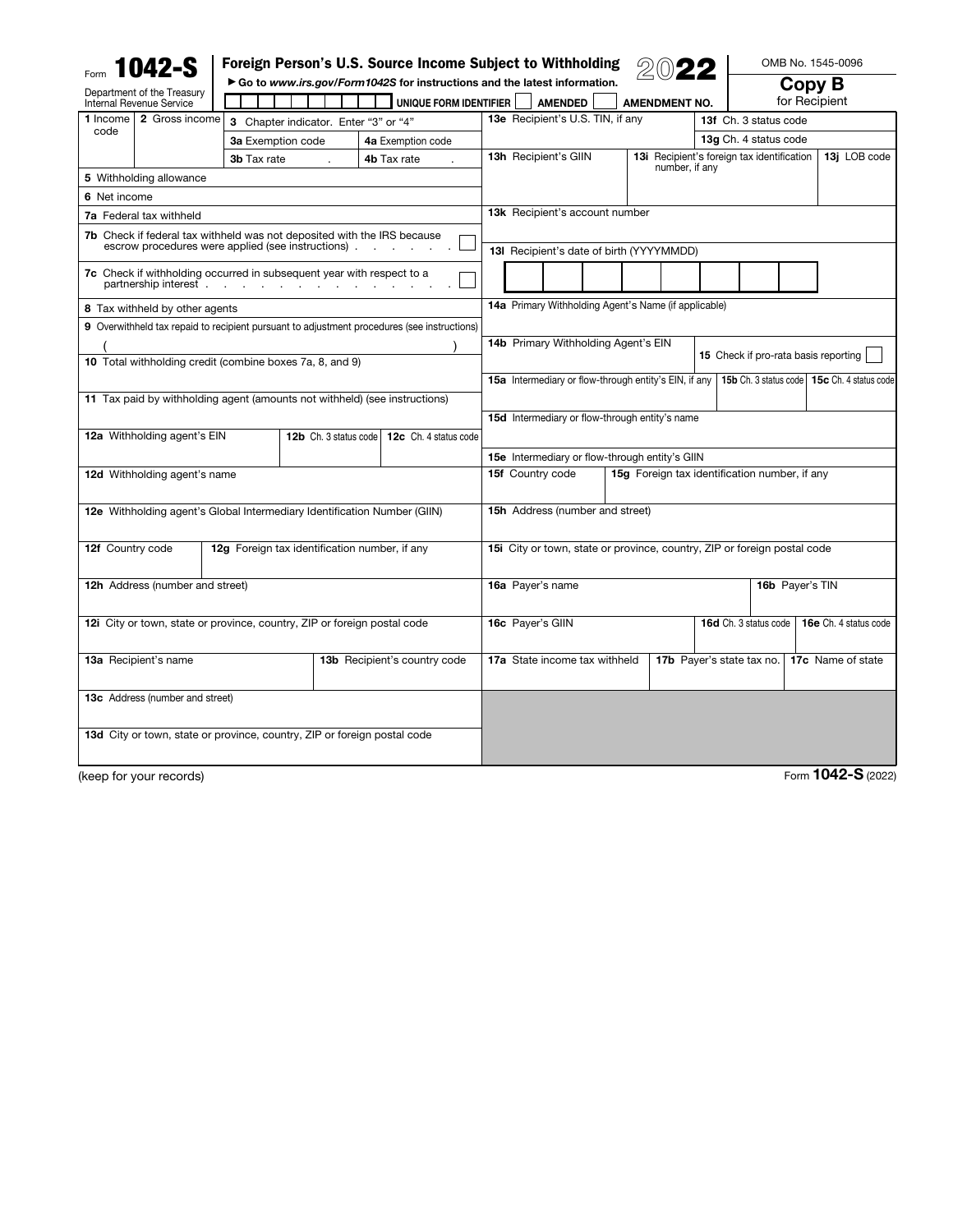# U.S. Income Tax Filing Requirements

Generally, every nonresident alien individual, nonresident alien fiduciary, and foreign corporation with U.S. income, including income that is effectively connected with the conduct of a trade or business in the United States, must file a U.S. income tax return. However, no return is required to be filed by a nonresident alien individual, nonresident alien fiduciary, or foreign corporation if such person was not engaged in a trade or business in the United States at any time during the tax year and if the tax liability of such person was fully satisfied by the withholding of U.S. tax at the source. Corporations file Form 1120-F; all others file Form 1040-NR. You may get the return forms and instructions at IRS.gov, at any U.S. Embassy or consulate, or by writing to: Internal Revenue Service, 1201 N. Mitsubishi Motorway, Bloomington, IL 61705-6613.

En règle générale, tout étranger non-résident, tout organisme fidéicommissaire étranger non-résident et toute société étrangère percevant un revenu aux Etats-Unis, y compris tout revenu dérivé, en fait, du fonctionnement d'un commerce ou d'une affaire aux Etats-Unis, doit produire une déclaration d'impôt sur le revenu auprès des services fiscaux des Etats-Unis. Cependant aucune déclaration d'impôt sur le revenu n'est exigée d'un étranger non-résident, d'un organisme fidéicommissaire étranger non-résident, ou d'une société étrangère s'ils n'ont pris part à aucun commerce ou affaire aux Etats-Unis à aucun moment pendant l'année fiscale et si les impôts dont ils sont redevables, ont été entièrement acquittés par une retenue à la source sur leur salaire. Les sociétés doivent faire leur déclaration d'impôt en remplissant le formulaire 1120-F; tous les autres redevables doivent remplir le formulaire 1040-NR. On peut se procurer les formulaires de déclarations d'impôts et les instructions y afférentes à IRS.gov et dans toutes les ambassades et tous les consulats des Etats-Unis. L'on peut également s'adresser pour tout renseignement à: Internal Revenue Service, 1201 N. Mitsubishi Motorway, Bloomington, IL 61705-6613.

## Explanation of Codes

|          |      | <b>Box 1. Income Code.</b>                                                                               |
|----------|------|----------------------------------------------------------------------------------------------------------|
|          | Code | <b>Types of Income</b>                                                                                   |
|          | 01   | Interest paid by U.S. obligors-general                                                                   |
|          | 02   | Interest paid on real property mortgages                                                                 |
|          | 03   | Interest paid to controlling foreign corporations                                                        |
|          | 04   | Interest paid by foreign corporations                                                                    |
|          | 05   | Interest on tax-free covenant bonds                                                                      |
|          | 22   | Interest paid on deposit with a foreign branch of a domestic<br>corporation or partnership               |
| Interest | 29   | Deposit interest                                                                                         |
|          | 30   | Original issue discount (OID)                                                                            |
|          | 31   | Short-term OID                                                                                           |
|          | 33   | Substitute payment-interest                                                                              |
|          | 51   | Interest paid on certain actively traded or publicly offered<br>securities <sup>1</sup>                  |
|          | 54   | Substitute payments-interest from certain actively traded<br>or publicly offered securities <sup>1</sup> |
|          | 06   | Dividends paid by U.S. corporations—general                                                              |
| Dividend | 07   | Dividends qualifying for direct dividend rate                                                            |
|          | 08   | Dividends paid by foreign corporations                                                                   |

Por regla general, todo extranjero no residente, todo organismo fideicomisario extranjero no residente y toda sociedad anónima extranjera que reciba ingresos en los Estados Unidos, incluyendo ingresos relacionados con la conducción de un negocio o comercio dentro de los Estados Unidos, deberá presentar una declaración estadounidense de impuestos sobre el ingreso. Sin embargo, no se requiere declaración alguna a un individuo extranjero, una sociedad anónima extranjera u organismo fideicomisario extranjero no residente, si tal persona no ha efectuado comercio o negocio en los Estados Unidos durante el año fiscal y si la responsabilidad con los impuestos de tal persona ha sido satisfecha plenamente mediante retención del impuesto de los Estados Unidos en la fuente. Las sociedades anónimas envían el Formulario 1120-F; todos los demás contribuyentes envían el Formulario 1040-NR. Se podrá obtener formularios e instrucciones en IRS.gov y en cualquier Embajada o Consulado de los Estados Unidos o escribiendo directamente a: Internal Revenue Service, 1201 N. Mitsubishi Motorway, Bloomington, IL 61705-6613.

Im allgemeinen muss jede ausländische Einzelperson, jeder ausländische Bevollmächtigte und jede ausländische Gesellschaft mit Einkommen in den Vereinigten Staaten, einschliesslich des Einkommens, welches direkt mit der Ausübung von Handel oder Gewerbe innerhalb der Staaten verbunden ist, eine Einkommensteuererklärung der Vereinigten Staaten abgeben. Eine Erklärung, muss jedoch nicht von Ausländern, ausländischen Bevollmächtigten oder ausländischen Gesellschaften in den Vereinigten Staaten eingereicht werden, falls eine solche Person während des Steuerjahres kein Gewerbe oder Handel in den Vereinigten Staaten ausgeübt hat und die Steuerschuld durch Einbehaltung der Steuern der Vereinigten Staaten durch die Einkommensquelle abgegolten ist. Gesellschaften reichen den Vordruck 1120-F ein; alle anderen reichen das Formblatt 1040-NR ein. Einkommensteuererklärungen und Instruktionen können unter IRS.gov und bei den Botschaften und Konsulaten der Vereinigten Staaten eingeholt werden. Um weitere Informationen wende man sich bitte an: Internal Revenue Service, 1201 N. Mitsubishi Motorway, Bloomington, IL 61705-6613.

|                 | 34 | Substitute payment-dividends                                                                              |
|-----------------|----|-----------------------------------------------------------------------------------------------------------|
|                 | 40 | Other dividend equivalents under IRC section 871(m)                                                       |
| <b>Dividend</b> | 52 | Dividends paid on certain actively traded or publicly offered<br>securities <sup>1</sup>                  |
|                 | 53 | Substitute payments-dividends from certain actively traded or<br>publicly offered securities <sup>1</sup> |
|                 | 56 | Dividend equivalents under IRC section 871(m) as a result of<br>applying the combined transaction rules   |
|                 | 09 | Capital gains                                                                                             |
|                 | 10 | Industrial royalties                                                                                      |
|                 | 11 | Motion picture or television copyright royalties                                                          |
|                 | 12 | Other royalties (for example, copyright, software,<br>broadcasting, endorsement payments)                 |
| Other           | 13 | Royalties paid on certain publicly offered securities <sup>1</sup>                                        |
|                 | 14 | Real property income and natural resources royalties                                                      |
|                 | 15 | Pensions, annuities, alimony, and/or insurance premiums                                                   |
|                 | 16 | Scholarship or fellowship grants                                                                          |
|                 | 17 | Compensation for independent personal services <sup>2</sup>                                               |
|                 | 18 | Compensation for dependent personal services <sup>2</sup>                                                 |
|                 | 19 | Compensation for teaching <sup>2</sup>                                                                    |
|                 |    |                                                                                                           |

#### *See back of Copy C for additional codes*

<sup>1</sup> This code should only be used if the income paid is described in Regulations section 1.1441-6(c)(2) and the withholding agent has reduced the rate of withholding under an income tax treaty without the recipient providing a U.S. or foreign TIN.

Other

<sup>2</sup> If compensation that otherwise would be covered under Income Codes 17 through 20 is directly attributable to the recipient's occupation as an artist or athlete, use Income Code 42 or 43 instead.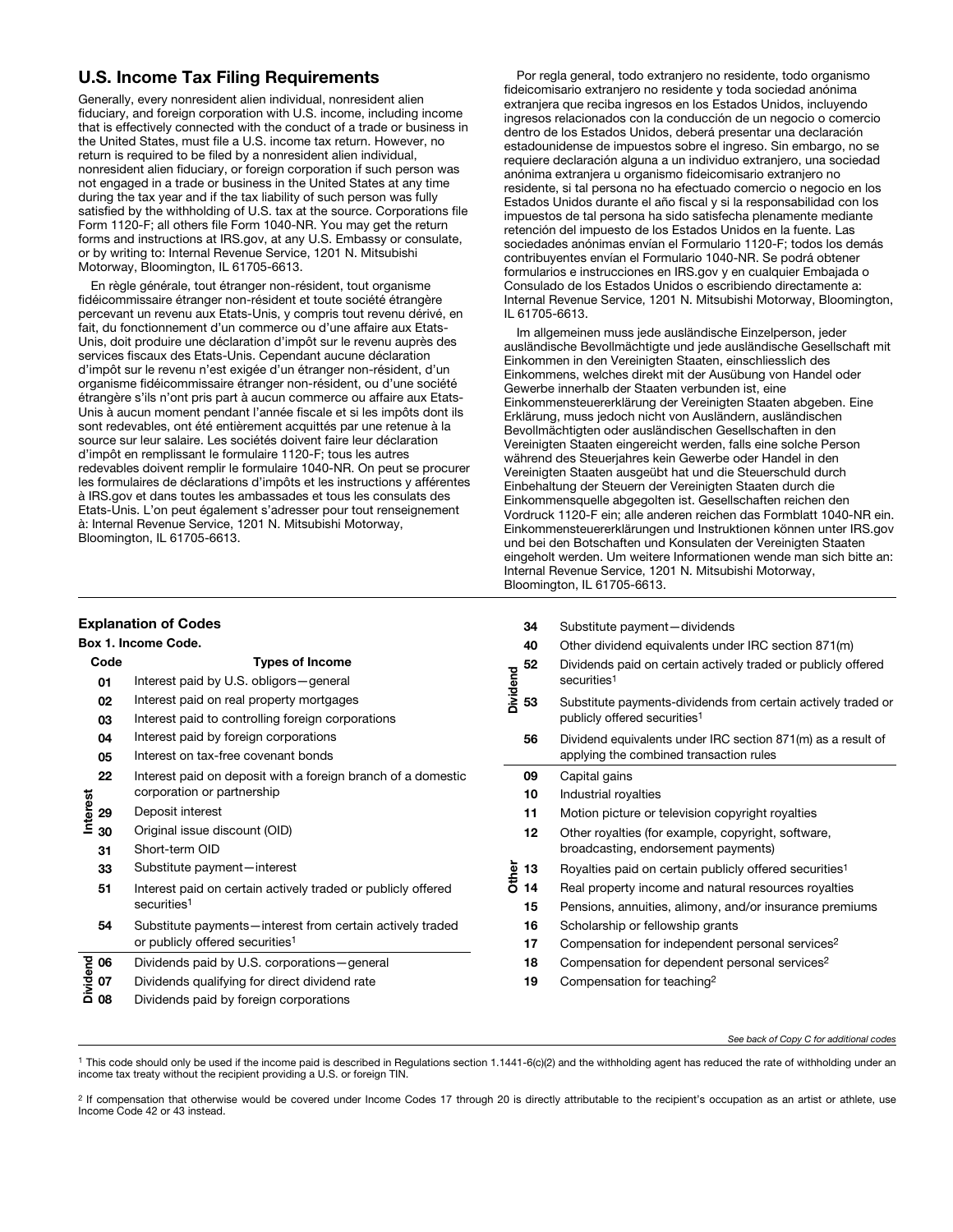|                                                                          | <b>1042-S</b>                          |                   |                                                                                                                              | Foreign Person's U.S. Source Income Subject to Withholding                                  |                                                                                                        |                                                            |                                                      |                                                                     |              |                       |  | OMB No. 1545-0096                         |
|--------------------------------------------------------------------------|----------------------------------------|-------------------|------------------------------------------------------------------------------------------------------------------------------|---------------------------------------------------------------------------------------------|--------------------------------------------------------------------------------------------------------|------------------------------------------------------------|------------------------------------------------------|---------------------------------------------------------------------|--------------|-----------------------|--|-------------------------------------------|
|                                                                          | Department of the Treasury             |                   |                                                                                                                              | Go to www.irs.gov/Form1042S for instructions and the latest information.                    |                                                                                                        |                                                            |                                                      |                                                                     |              |                       |  | <b>Copy C</b> for Recipient               |
| Internal Revenue Service                                                 |                                        |                   |                                                                                                                              | UNIQUE FORM IDENTIFIER                                                                      |                                                                                                        | <b>AMENDED</b>                                             |                                                      | <b>AMENDMENT NO.</b>                                                |              |                       |  | Attach to any Federal tax return you file |
| 1 Income<br>code                                                         | 2 Gross income                         |                   | 3 Chapter indicator. Enter "3" or "4"                                                                                        |                                                                                             |                                                                                                        | 13e Recipient's U.S. TIN, if any                           |                                                      | 13f Ch. 3 status code                                               |              |                       |  |                                           |
|                                                                          |                                        | 3a Exemption code |                                                                                                                              | 4a Exemption code                                                                           |                                                                                                        |                                                            | 13g Ch. 4 status code                                |                                                                     |              |                       |  |                                           |
|                                                                          |                                        | 3b Tax rate       |                                                                                                                              | 4b Tax rate                                                                                 | 13h Recipient's GIIN                                                                                   |                                                            |                                                      | <b>13i</b> Recipient's foreign tax identification<br>number, if any | 13j LOB code |                       |  |                                           |
|                                                                          | 5 Withholding allowance                |                   |                                                                                                                              |                                                                                             |                                                                                                        |                                                            |                                                      |                                                                     |              |                       |  |                                           |
| 6 Net income                                                             |                                        |                   |                                                                                                                              |                                                                                             |                                                                                                        |                                                            |                                                      |                                                                     |              |                       |  |                                           |
| <b>7a</b> Federal tax withheld                                           |                                        |                   |                                                                                                                              | <b>13k</b> Recipient's account number                                                       |                                                                                                        |                                                            |                                                      |                                                                     |              |                       |  |                                           |
|                                                                          |                                        |                   | 7b Check if federal tax withheld was not deposited with the IRS because<br>escrow procedures were applied (see instructions) |                                                                                             | 13I Recipient's date of birth (YYYYMMDD)                                                               |                                                            |                                                      |                                                                     |              |                       |  |                                           |
|                                                                          | partnership interest.                  |                   | <b>7c</b> Check if withholding occurred in subsequent year with respect to a<br>the control of the control of the            |                                                                                             |                                                                                                        |                                                            |                                                      |                                                                     |              |                       |  |                                           |
|                                                                          | 8 Tax withheld by other agents         |                   |                                                                                                                              |                                                                                             |                                                                                                        |                                                            | 14a Primary Withholding Agent's Name (if applicable) |                                                                     |              |                       |  |                                           |
|                                                                          |                                        |                   |                                                                                                                              | 9 Overwithheld tax repaid to recipient pursuant to adjustment procedures (see instructions) |                                                                                                        |                                                            |                                                      |                                                                     |              |                       |  |                                           |
|                                                                          |                                        |                   |                                                                                                                              |                                                                                             |                                                                                                        |                                                            | 14b Primary Withholding Agent's EIN                  |                                                                     |              |                       |  |                                           |
|                                                                          |                                        |                   | 10 Total withholding credit (combine boxes 7a, 8, and 9)                                                                     |                                                                                             |                                                                                                        |                                                            |                                                      |                                                                     |              |                       |  | 15 Check if pro-rata basis reporting      |
|                                                                          |                                        |                   |                                                                                                                              |                                                                                             | 15a Intermediary or flow-through entity's EIN, if any<br>15b Ch. 3 status code   15c Ch. 4 status code |                                                            |                                                      |                                                                     |              |                       |  |                                           |
|                                                                          |                                        |                   | 11 Tax paid by withholding agent (amounts not withheld) (see instructions)                                                   |                                                                                             |                                                                                                        |                                                            |                                                      |                                                                     |              |                       |  |                                           |
|                                                                          |                                        |                   |                                                                                                                              |                                                                                             |                                                                                                        |                                                            | 15d Intermediary or flow-through entity's name       |                                                                     |              |                       |  |                                           |
|                                                                          | 12a Withholding agent's EIN            |                   | 12b Ch. 3 status code                                                                                                        | 12c Ch. 4 status code                                                                       |                                                                                                        |                                                            |                                                      |                                                                     |              |                       |  |                                           |
|                                                                          |                                        |                   |                                                                                                                              |                                                                                             | 15e Intermediary or flow-through entity's GIIN                                                         |                                                            |                                                      |                                                                     |              |                       |  |                                           |
|                                                                          | 12d Withholding agent's name           |                   |                                                                                                                              |                                                                                             | 15f Country code<br>15g Foreign tax identification number, if any                                      |                                                            |                                                      |                                                                     |              |                       |  |                                           |
|                                                                          |                                        |                   |                                                                                                                              |                                                                                             |                                                                                                        |                                                            |                                                      |                                                                     |              |                       |  |                                           |
|                                                                          |                                        |                   | 12e Withholding agent's Global Intermediary Identification Number (GIIN)                                                     |                                                                                             | <b>15h</b> Address (number and street)                                                                 |                                                            |                                                      |                                                                     |              |                       |  |                                           |
|                                                                          |                                        |                   |                                                                                                                              |                                                                                             |                                                                                                        |                                                            |                                                      |                                                                     |              |                       |  |                                           |
| 12f Country code                                                         |                                        |                   | 12g Foreign tax identification number, if any                                                                                |                                                                                             | 15i City or town, state or province, country, ZIP or foreign postal code                               |                                                            |                                                      |                                                                     |              |                       |  |                                           |
|                                                                          | <b>12h</b> Address (number and street) |                   |                                                                                                                              |                                                                                             | 16b Payer's TIN<br>16a Payer's name                                                                    |                                                            |                                                      |                                                                     |              |                       |  |                                           |
|                                                                          |                                        |                   |                                                                                                                              |                                                                                             |                                                                                                        |                                                            |                                                      |                                                                     |              |                       |  |                                           |
| 12i City or town, state or province, country, ZIP or foreign postal code |                                        |                   |                                                                                                                              |                                                                                             | 16c Payer's GIIN                                                                                       |                                                            |                                                      |                                                                     |              | 16d Ch. 3 status code |  | 16e Ch. 4 status code                     |
| 13a Recipient's name                                                     |                                        |                   |                                                                                                                              | 13b Recipient's country code                                                                |                                                                                                        | 17b Payer's state tax no.<br>17a State income tax withheld |                                                      |                                                                     |              |                       |  | 17c Name of state                         |
|                                                                          | 13c Address (number and street)        |                   |                                                                                                                              |                                                                                             |                                                                                                        |                                                            |                                                      |                                                                     |              |                       |  |                                           |
|                                                                          |                                        |                   |                                                                                                                              |                                                                                             |                                                                                                        |                                                            |                                                      |                                                                     |              |                       |  |                                           |
|                                                                          |                                        |                   | 13d City or town, state or province, country, ZIP or foreign postal code                                                     |                                                                                             |                                                                                                        |                                                            |                                                      |                                                                     |              |                       |  |                                           |
|                                                                          |                                        |                   |                                                                                                                              |                                                                                             |                                                                                                        |                                                            |                                                      |                                                                     |              |                       |  |                                           |
|                                                                          |                                        |                   |                                                                                                                              |                                                                                             |                                                                                                        |                                                            |                                                      |                                                                     |              |                       |  |                                           |

Form 1042-S (2022)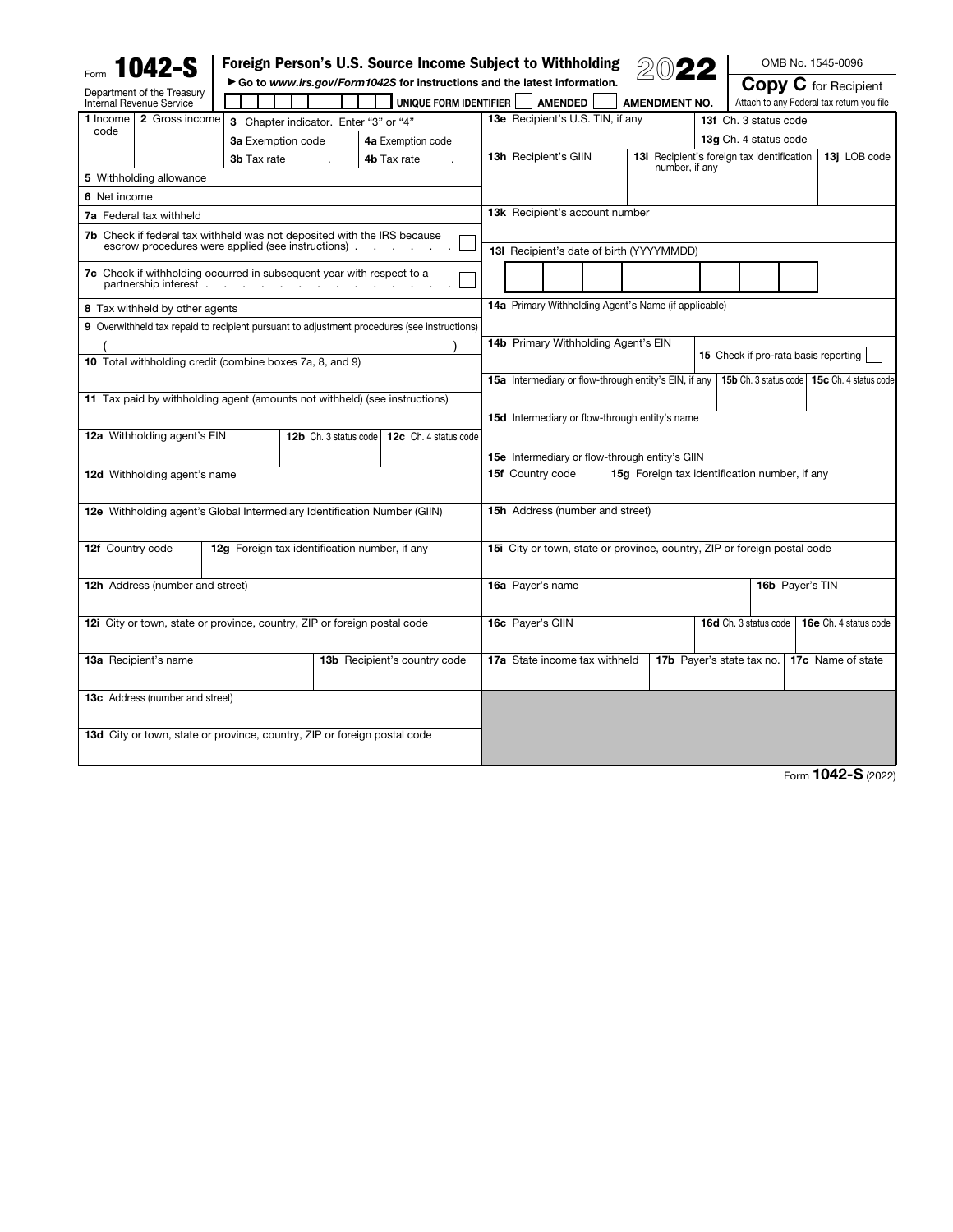#### Explanation of Codes *(continued)*

- 20 Compensation during studying and training<sup>2</sup>
- 23 Other income
- 24 Qualified investment entity (QIE) distributions of capital gains
- 25 Trust distributions subject to IRC section 1445
- 26 Unsevered growing crops and timber distributions by a trust subject to IRC section 1445
- 27 Publicly traded partnership distributions subject to IRC section 1446
- 28 Gambling winnings<sup>3</sup>
- 32 Notional principal contract income<sup>4</sup>
- 35 Substitute payment—other
- Other 36 Capital gains distributions
- 37 Return of capital
- 38 Eligible deferred compensation items subject to IRC section 877A(d)(1)
- 39 Distributions from a nongrantor trust subject to IRC section 877A(f)(1)
- 41 Guarantee of indebtedness
- 42 Earnings as an artist or athlete—no central withholding agreement5
- 43 Earnings as an artist or athlete—central withholding agreement5
- 44 Specified federal procurement payments
- 50 Income previously reported under escrow procedure<sup>6</sup>
- 55 Taxable death benefits on life insurance contracts
- 57 Amount realized under IRC section 1446(f)

#### Boxes 3a and 4a. Exemption Code (applies if the tax rate entered in box 3b or 4b is 00.00).

| Code             | <b>Authority for Exemption</b>      | 05 | U.S. branch-treated as U.S. Person   |
|------------------|-------------------------------------|----|--------------------------------------|
| <b>Chapter 3</b> |                                     | 06 | U.S. branch-not treated as U.S. Per  |
| 01               | Effectively connected income        | 07 | U.S. branch-ECI presumption applie   |
| 02               | Exempt under $IRC7$                 | 08 | Partnership other than Withholding F |
| 03               | Income is not from U.S. sources     |    | <b>Publicly Traded Partnership</b>   |
| 04               | Exempt under tax treaty             | 09 | Withholding Foreign Partnership      |
| 05               | Portfolio interest exempt under IRC |    | See back                             |
|                  |                                     |    |                                      |

 $2$  If compensation that otherwise would be covered under Income Codes 17 through 20 is directly attributable to the recipient's occupation as an artist or athlete, use Income Code 42 or 43 instead.

<sup>3</sup> Subject to 30% withholding rate unless the recipient is from one of the treaty countries listed under *Gambling winnings (Income Code 28)* in Pub. 515.

<sup>4</sup> Use appropriate Interest Income Code for embedded interest in a notional principal contract.

<sup>5</sup> Income Code 43 should only be used if Letter 4492, Venue Notification, has been issued by the Internal Revenue Service (otherwise, use Income Code 42 for earnings as an artist or athlete). If Income Code 42 or 43 is used, Recipient Code 22 (artist or athlete) should be used instead of Recipient Code 16 (individual), 15 (corporation), or 08 (partnership other than withholding foreign partnership).

<sup>6</sup> Use only to report gross income the tax for which is being deposited in the current year because such tax was previously escrowed for chapters 3 and 4 and the withholding agent previously reported the gross income in a prior year and checked the box to report the tax as not deposited under the escrow procedure. See the instructions to this form for further explanation.

<sup>7</sup> This code should only be used if no other specific chapter 3 exemption code applies.

8 Use only to report a U.S. reportable account or nonconsenting U.S. account that is receiving a payment subject to chapter 3 withholding.

<sup>9</sup> Use only if applying the escrow procedure for dormant accounts under Regulations section 1.1471-4(b)(6). If tax was withheld and deposited under chapter 3, do not check box 7b ("tax not deposited with IRS pursuant to escrow procedure"). You must instead enter "3" in box 3 and complete box 3b.

- 06 QI that assumes primary withholding responsibility
- 07 WFP or WFT
- 08 U.S. branch treated as U.S. Person
- 09 Territory FI treated as U.S. Person
- 10 QI represents that income is exempt
- 11 QSL that assumes primary withholding responsibility
- 12 Payee subjected to chapter 4 withholding
- 22 QDD that assumes primary withholding responsibility
- 23 Exempt under section 897(l)
- 24 Exempt under section 892

#### Chapter 4

- 13 Grandfathered payment
- 14 Effectively connected income
- 15 Payee not subject to chapter 4 withholding
- 16 Excluded nonfinancial payment
- 17 Foreign Entity that assumes primary withholding responsibility
- 18 U.S. Payees—of participating FFI or registered deemedcompliant FFI
- 19 Exempt from withholding under  $IGA<sup>8</sup>$
- 20 Dormant account<sup>9</sup>
- 21 Other-payment not subject to chapter 4 withholding

#### Boxes 12b, 12c, 13f, 13g, 15b, 15c, 16d, and 16e. Withholding Agent, Recipient, Intermediary, and Payer Chapter 3 and Chapter 4 Status Codes.

Type of Recipient, Withholding Agent, Payer, or Intermediary Code

#### Chapter 3 Status Codes

- 03 Territory FI-treated as U.S. Person
- 04 Territory FI—not treated as U.S. Person
- 06 U.S. branch-not treated as U.S. Person
- 07 U.S. branch-ECI presumption applied
- oreign Partnership or

of Copy D for additional codes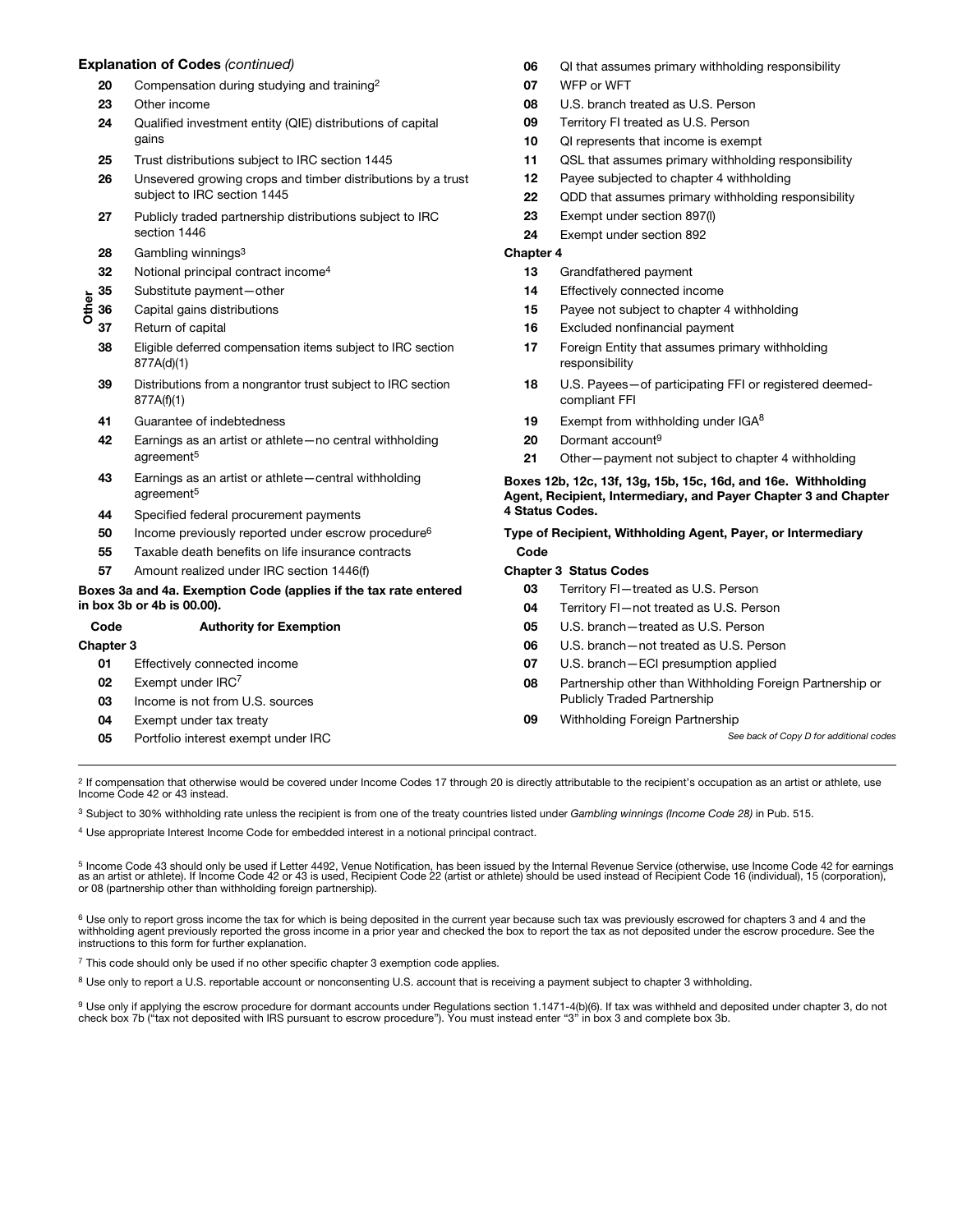|                                                                         | 1042-S                          |                    |                                                                                                         | Foreign Person's U.S. Source Income Subject to Withholding                                         |                                                                          |                                                       |  |                                                   |                                      |                       |  | OMB No. 1545-0096                                                      |  |  |
|-------------------------------------------------------------------------|---------------------------------|--------------------|---------------------------------------------------------------------------------------------------------|----------------------------------------------------------------------------------------------------|--------------------------------------------------------------------------|-------------------------------------------------------|--|---------------------------------------------------|--------------------------------------|-----------------------|--|------------------------------------------------------------------------|--|--|
| Department of the Treasury<br>Internal Revenue Service                  |                                 |                    |                                                                                                         | Go to www.irs.gov/Form1042S for instructions and the latest information.<br>UNIQUE FORM IDENTIFIER |                                                                          | <b>AMENDED</b>                                        |  | <b>AMENDMENT NO.</b>                              |                                      |                       |  | <b>Copy D</b> for Recipient<br>Attach to any state tax return you file |  |  |
| 1 Income                                                                | 2 Gross income                  |                    | 3 Chapter indicator. Enter "3" or "4"                                                                   |                                                                                                    |                                                                          | 13e Recipient's U.S. TIN, if any                      |  |                                                   |                                      | 13f Ch. 3 status code |  |                                                                        |  |  |
| code                                                                    |                                 | 3a Exemption code  |                                                                                                         | 4a Exemption code                                                                                  |                                                                          |                                                       |  | 13g Ch. 4 status code                             |                                      |                       |  |                                                                        |  |  |
|                                                                         |                                 | <b>3b</b> Tax rate | 4b Tax rate                                                                                             |                                                                                                    | 13h Recipient's GIIN                                                     |                                                       |  | <b>13i</b> Recipient's foreign tax identification |                                      | 13j LOB code          |  |                                                                        |  |  |
| 5 Withholding allowance                                                 |                                 |                    |                                                                                                         |                                                                                                    |                                                                          |                                                       |  | number, if any                                    |                                      |                       |  |                                                                        |  |  |
| 6 Net income                                                            |                                 |                    |                                                                                                         |                                                                                                    |                                                                          |                                                       |  |                                                   |                                      |                       |  |                                                                        |  |  |
| 7a Federal tax withheld                                                 |                                 |                    | 13k Recipient's account number                                                                          |                                                                                                    |                                                                          |                                                       |  |                                                   |                                      |                       |  |                                                                        |  |  |
| 7b Check if federal tax withheld was not deposited with the IRS because |                                 |                    |                                                                                                         |                                                                                                    |                                                                          |                                                       |  |                                                   |                                      |                       |  |                                                                        |  |  |
|                                                                         |                                 |                    | escrow procedures were applied (see instructions)                                                       |                                                                                                    |                                                                          | 13I Recipient's date of birth (YYYYMMDD)              |  |                                                   |                                      |                       |  |                                                                        |  |  |
|                                                                         | partnership interest.           | <b>Service</b>     | 7c Check if withholding occurred in subsequent year with respect to a<br>and the company of the company |                                                                                                    |                                                                          |                                                       |  |                                                   |                                      |                       |  |                                                                        |  |  |
|                                                                         | 8 Tax withheld by other agents  |                    |                                                                                                         |                                                                                                    |                                                                          | 14a Primary Withholding Agent's Name (if applicable)  |  |                                                   |                                      |                       |  |                                                                        |  |  |
|                                                                         |                                 |                    |                                                                                                         | 9 Overwithheld tax repaid to recipient pursuant to adjustment procedures (see instructions)        |                                                                          |                                                       |  |                                                   |                                      |                       |  |                                                                        |  |  |
|                                                                         |                                 |                    |                                                                                                         |                                                                                                    |                                                                          | 14b Primary Withholding Agent's EIN                   |  |                                                   |                                      |                       |  |                                                                        |  |  |
|                                                                         |                                 |                    | 10 Total withholding credit (combine boxes 7a, 8, and 9)                                                |                                                                                                    |                                                                          |                                                       |  |                                                   | 15 Check if pro-rata basis reporting |                       |  |                                                                        |  |  |
|                                                                         |                                 |                    |                                                                                                         |                                                                                                    |                                                                          | 15a Intermediary or flow-through entity's EIN, if any |  |                                                   |                                      |                       |  | 15b Ch. 3 status code   15c Ch. 4 status code                          |  |  |
|                                                                         |                                 |                    |                                                                                                         | 11 Tax paid by withholding agent (amounts not withheld) (see instructions)                         |                                                                          |                                                       |  |                                                   |                                      |                       |  |                                                                        |  |  |
|                                                                         |                                 |                    |                                                                                                         |                                                                                                    |                                                                          | 15d Intermediary or flow-through entity's name        |  |                                                   |                                      |                       |  |                                                                        |  |  |
|                                                                         | 12a Withholding agent's EIN     |                    | 12b Ch. 3 status code                                                                                   | 12c Ch. 4 status code                                                                              |                                                                          |                                                       |  |                                                   |                                      |                       |  |                                                                        |  |  |
|                                                                         |                                 |                    |                                                                                                         |                                                                                                    |                                                                          | 15e Intermediary or flow-through entity's GIIN        |  |                                                   |                                      |                       |  |                                                                        |  |  |
|                                                                         | 12d Withholding agent's name    |                    |                                                                                                         |                                                                                                    | 15g Foreign tax identification number, if any<br>15f Country code        |                                                       |  |                                                   |                                      |                       |  |                                                                        |  |  |
|                                                                         |                                 |                    |                                                                                                         |                                                                                                    |                                                                          |                                                       |  |                                                   |                                      |                       |  |                                                                        |  |  |
|                                                                         |                                 |                    |                                                                                                         | 12e Withholding agent's Global Intermediary Identification Number (GIIN)                           | <b>15h</b> Address (number and street)                                   |                                                       |  |                                                   |                                      |                       |  |                                                                        |  |  |
|                                                                         |                                 |                    |                                                                                                         |                                                                                                    |                                                                          |                                                       |  |                                                   |                                      |                       |  |                                                                        |  |  |
| 12f Country code                                                        |                                 |                    | 12g Foreign tax identification number, if any                                                           |                                                                                                    | 15i City or town, state or province, country, ZIP or foreign postal code |                                                       |  |                                                   |                                      |                       |  |                                                                        |  |  |
|                                                                         |                                 |                    |                                                                                                         |                                                                                                    |                                                                          |                                                       |  |                                                   |                                      |                       |  |                                                                        |  |  |
|                                                                         | 12h Address (number and street) |                    |                                                                                                         |                                                                                                    | 16a Payer's name<br>16b Payer's TIN                                      |                                                       |  |                                                   |                                      |                       |  |                                                                        |  |  |
|                                                                         |                                 |                    | 12i City or town, state or province, country, ZIP or foreign postal code                                |                                                                                                    | 16c Payer's GIIN                                                         |                                                       |  |                                                   | 16d Ch. 3 status code                |                       |  | 16e Ch. 4 status code                                                  |  |  |
|                                                                         |                                 |                    |                                                                                                         |                                                                                                    |                                                                          |                                                       |  |                                                   |                                      |                       |  |                                                                        |  |  |
| 13a Recipient's name<br>13b Recipient's country code                    |                                 |                    |                                                                                                         |                                                                                                    |                                                                          | 17a State income tax withheld                         |  |                                                   | 17b Payer's state tax no.            |                       |  | 17c Name of state                                                      |  |  |
|                                                                         |                                 |                    |                                                                                                         |                                                                                                    |                                                                          |                                                       |  |                                                   |                                      |                       |  |                                                                        |  |  |
| <b>13c</b> Address (number and street)                                  |                                 |                    |                                                                                                         |                                                                                                    |                                                                          |                                                       |  |                                                   |                                      |                       |  |                                                                        |  |  |
|                                                                         |                                 |                    |                                                                                                         |                                                                                                    |                                                                          |                                                       |  |                                                   |                                      |                       |  |                                                                        |  |  |
|                                                                         |                                 |                    | 13d City or town, state or province, country, ZIP or foreign postal code                                |                                                                                                    |                                                                          |                                                       |  |                                                   |                                      |                       |  |                                                                        |  |  |
|                                                                         |                                 |                    |                                                                                                         |                                                                                                    |                                                                          |                                                       |  |                                                   |                                      |                       |  |                                                                        |  |  |
|                                                                         |                                 |                    |                                                                                                         |                                                                                                    |                                                                          |                                                       |  |                                                   |                                      |                       |  |                                                                        |  |  |

Form 1042-S (2022)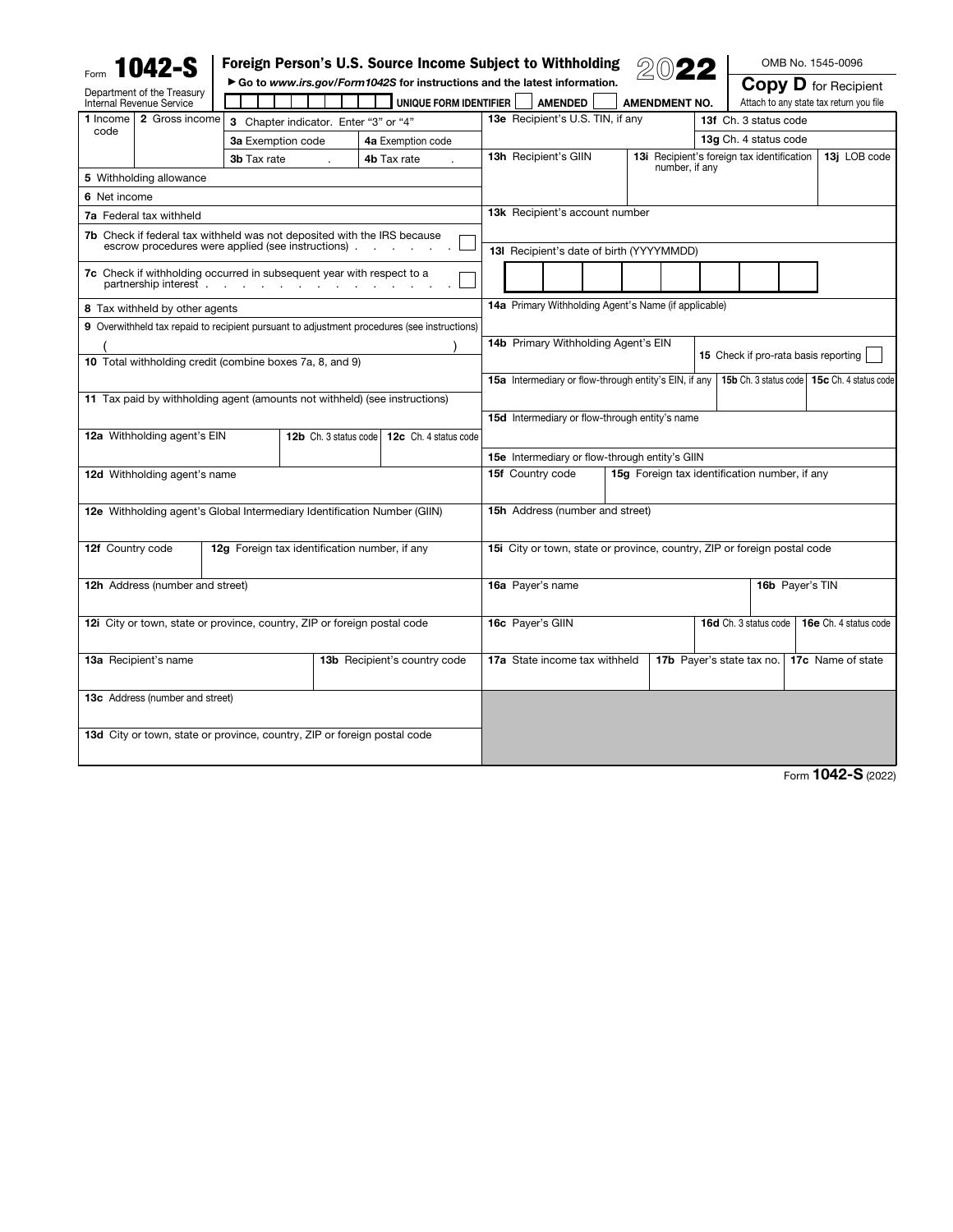### Explanation of Codes *(continued)*

- 10 Trust other than Withholding Foreign Trust
- 11 Withholding Foreign Trust
- 12 Qualified Intermediary
- 13 Qualified Securities Lender-Qualified Intermediary
- 14 Qualified Securities Lender—Other
- 15 Corporation
- 16 Individual
- 17 Estate
- 18 Private Foundation
- 19 International Organization
- 20 Tax Exempt Organization (Section 501(c) entities)
- 21 Unknown Recipient
- 22 Artist or Athlete
- 23 Pension
- 24 Foreign Central Bank of Issue
- 25 Nonqualified Intermediary
- 26 Hybrid entity making Treaty Claim
- 35 Qualified Derivatives Dealer
- 36 Foreign Government—Integral Part
- 37 Foreign Government-Controlled Entity
- 38 Publicly Traded Partnership

### Pooled Reporting Codes<sup>10</sup>

- 27 Withholding Rate Pool—General
- 28 Withholding Rate Pool—Exempt Organization
- 29 PAI Withholding Rate Pool—General
- 30 PAI Withholding Rate Pool—Exempt Organization
- 31 Agency Withholding Rate Pool—General
- 32 Agency Withholding Rate Pool—Exempt Organization

### Chapter 4 Status Codes

- 01 U.S. Withholding Agent—FI
- 02 U.S. Withholding Agent—Other
- 03 Territory FI—not treated as U.S. Person
- 04 Territory FI—treated as U.S. Person
- 05 Participating FFI-Other
- 06 Participating FFI—Reporting Model 2 FFI
- 07 Registered Deemed-Compliant FFI—Reporting Model 1 FFI
- 08 Registered Deemed-Compliant FFI—Sponsored Entity
- 09 Registered Deemed-Compliant FFI—Other
- 10 Certified Deemed-Compliant FFI—Other
- 11 Certified Deemed-Compliant FFI—FFI with Low Value Accounts
- 12 Certified Deemed-Compliant FFI—Nonregistering Local Bank
- 13 Certified Deemed-Compliant FFI-Sponsored Entity
- 14 Certified Deemed-Compliant FFI-Investment Entity that does not maintain financial accounts
- 15 Nonparticipating FFI
- 16 Owner-Documented FFI
- 17 U.S. Branch—treated as U.S. person
- 18 U.S. Branch—not treated as U.S. person (reporting under section 1471)
- 19 Passive NFFE identifying Substantial U.S. Owners

20 Passive NFFE with no Substantial U.S. Owners

- 21 Publicly Traded NFFE or Affiliate of Publicly Traded NFFE
- 22 Active NFFE
- 23 Individual
- 24 Section 501(c) Entities
- 25 Excepted Territory NFFE
- 26 Excepted NFFE—Other
- 27 Exempt Beneficial Owner
- 28 Entity Wholly Owned by Exempt Beneficial Owners
- 29 Unknown Recipient
- 30 Recalcitrant Account Holder
- 31 Nonreporting IGA FFI
- 32 Direct reporting NFFE
- 33 U.S. reportable account
- 34 Nonconsenting U.S. account
- 35 Sponsored direct reporting NFFE
- 36 Excepted Inter-affiliate FFI
- 37 Undocumented Preexisting Obligation
- 38 U.S. Branch—ECI presumption applied
- 39 Account Holder of Excluded Financial Account<sup>11</sup>
- 40 Passive NFFE reported by FFI<sup>12</sup>
- 41 NFFE subject to 1472 withholding
- 50 U.S. Withholding Agent—Foreign branch of FI

### Pooled Reporting Codes

- 42 Recalcitrant Pool—No U.S. Indicia
- 43 Recalcitrant Pool—U.S. Indicia
- 44 Recalcitrant Pool—Dormant Account
- 45 Recalcitrant Pool—U.S. Persons
- 46 Recalcitrant Pool—Passive NFFEs
- 47 Nonparticipating FFI Pool
- 48 U.S. Payees Pool
- 49 QI-Recalcitrant Pool-General<sup>13</sup>

#### Box 13j. LOB Code (enter the code that best describes the applicable limitation on benefits (LOB) category that qualifies the taxpayer for the requested treaty benefits).

#### LOB Code LOB Treaty Category

- 02 Government contracting state/political subdivision/local authority
- 03 Tax exempt pension trust/Pension fund
- 04 Tax exempt/Charitable organization
- 05 Publicly traded corporation
- 06 Subsidiary of publicly traded corporation
- 07 Company that meets the ownership and base erosion test
- 08 Company that meets the derivative benefits test
- 09 Company with an item of income that meets the active trade or business test
- 10 Discretionary determination
- 11 Other
- 12 No LOB article in treaty

<sup>10</sup> Codes 27 through 32 should only be used by a QI, QSL, WP, or WT. A QI acting as a QDD may use only code 27 or 28.

<sup>11</sup> This code should only be used if income is paid to an account that is excluded from the definition of financial account under Regulations section 1.1471-5(b)(2) or under Annex II of the applicable Model 1 IGA or Model 2 IGA.

<sup>12</sup> This code should only be used when the withholding agent has received a certification on the FFI withholding statement of a participating FFI or registered deemedcompliant FFI that maintains the account that the FFI has reported the account held by the passive NFFE as a U.S. account (or U.S. reportable account) under its FATCA requirements. The withholding agent must report the name and GIIN of such FFI in boxes 15d and 15e.

<sup>13</sup> This code should only be used by a withholding agent that is reporting a payment (or portion of a payment) made to a QI with respect to the QI's recalcitrant account holders.